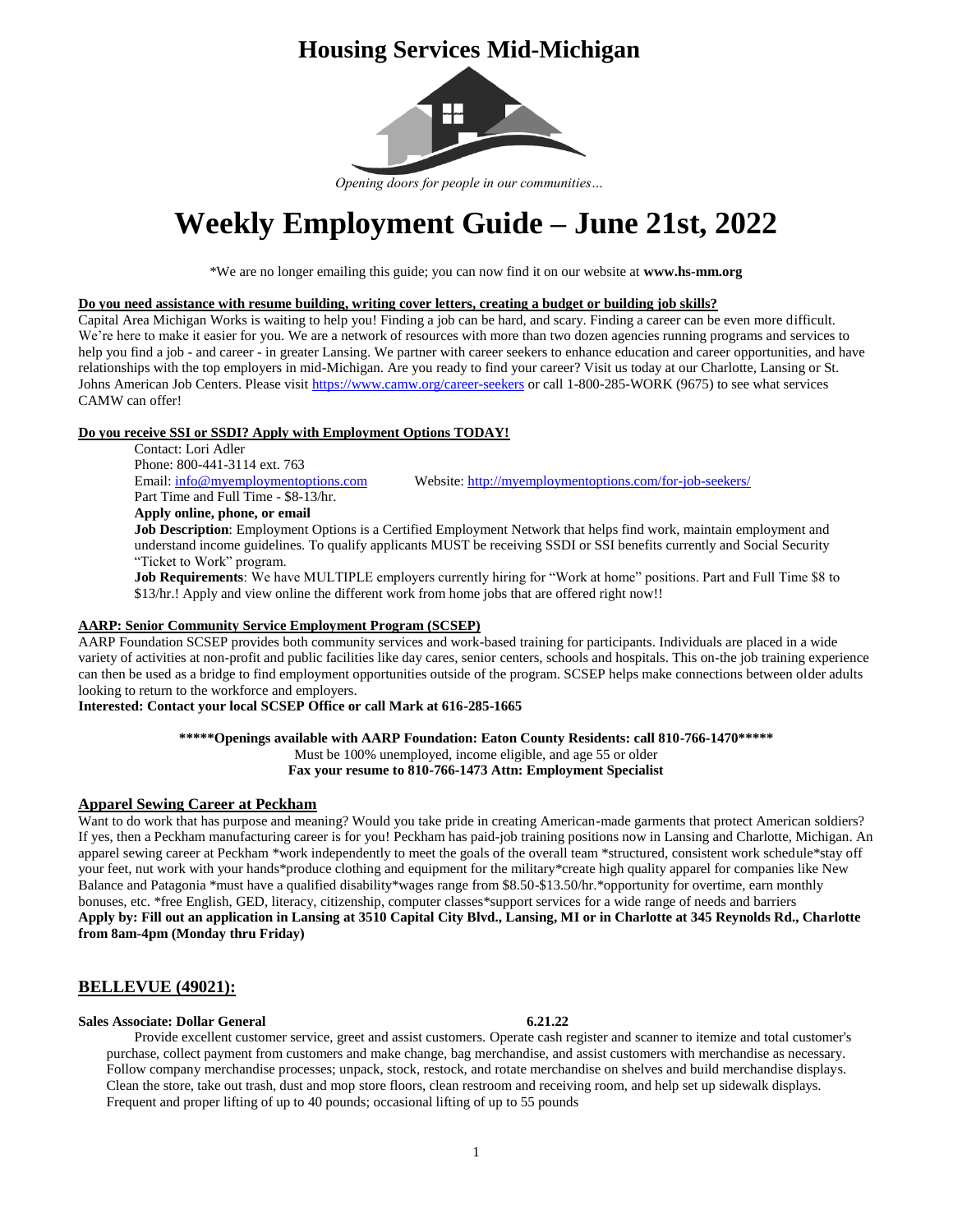# **CHARLOTTE (48813):**

bj@theworkbench.com

#### **Several Positions: L. L. Johnson Lumber MFG 6.21.22**

# **Several Positions: Dunham's 6.21.22**

Provide excellent customer service is primary responsibility. Ringing cash register, answering phones, performing merchandising and operational tasks. Merchandise knowledge preferred, such as apparel, footwear, field and stream, exercise or general athletics. Stores are open seven days, including nights, weekends and holidays. Open availability preferred. **<https://nlx.jobsyn.org/71ba5404c5b14f3a87bccc4bfb6a3036151>**

### **Several Positions: Meijer 6.21.22**

### Call for more information on all available positions and their responsibilities and physical requirements.

**Cashier: Walmart 6.21.22** Smile, greet, and thank customers with a positive attitude. Stand for long periods of time while checking out customers quickly and accurately. Keep your area clean and presentable. Answer customer questions and help them with their needs. Be available to assist associates across the store as needed

#### **Retail Sales Associate: AutoZone 6.21.22**

Provides WOW! Customer Service. Ensures assigned store tasks are completed in a timely manner on assigned shift. Operates cash registers and follows established cash handling procedures. Follows company policies and loss prevention procedures. Maintains a safe working environment including PPE (Personal Protective Equipment). Maintains store appearance and merchandising standards as directed. Ensures that merchandise is restocked and placed in their respective areas. Utilizes ZNET to help customers locate merchandise or find suitable alternatives. Maintains product knowledge and current promotions through AutoZone systems and information sources. Practices GOTTChA and assists with the installation of wipers blades, batteries and light bulbs. Utilizes OBDII to read codes from customer's automobiles. Ability to diagnose automobile problems and recommend solutions. Communicates with managers regarding customer concerns and employee matters. Actively engaged in developing more effective customer service skills. Provides honest and trustworthy advice to customers regarding the best products that fit the customers' expectations

FOR AN UPDATED LIST OF AVAILABLE JOBS IN THE CHARLOTTE PLEASE CHECK [www.mitalent.org](http://www.mitalent.org/)

### **DELTA TOWNSHIP (48917):**

#### **Several Positions: TruGreen 6.21.22**

.

#### Call this employer for more information about available positions and their responsibilities and requirements.

### **Several Positions: Panera Bread 6.21.22**

Call this employer for more information about available positions and their responsibilities and requirements.

#### **Amazon Picker Packer: Amazon 6.21.22**

Receive and prepare inventory for delivery. Use technology like smartphones and handheld devices to sort, scan, and prepare orders. View prompts on screens and follow direction for some tasks. Build, wrap, sort, and transport pallets and packages. Receive truck deliveries. Lift up to 49 pounds. Stand, walk, push, pull, squat, bend, and reach during shifts. Use carts, dollies, hand trucks, and other gear to move items around. Go up and down stairs (where applicable). Work at a height of up to 40 feet on a mezzanine (where applicable)

#### **Cashier: Burlington 6.21.22**

Deliver excellent customer service with a positive, professional attitude. Accurately and efficiently ring on register. Process layaways, returns, and exchanges

#### **Warehouse Worker: Meijer 6.21.22**

-Responsible for complete product integrity during its stay at the distribution center. -Works with truck drivers and unloaders while performing receiving and shipping processes for Fresh and Frozen foods, ensuring quality and temperature standards for all products are maintained during a safe transfer and storage process. -Follows established inventory control practices to ensure all Meijer standards are met.

# Call this employer for specific job openings, their daily responsibilities, and the physical requirements. Email resume to: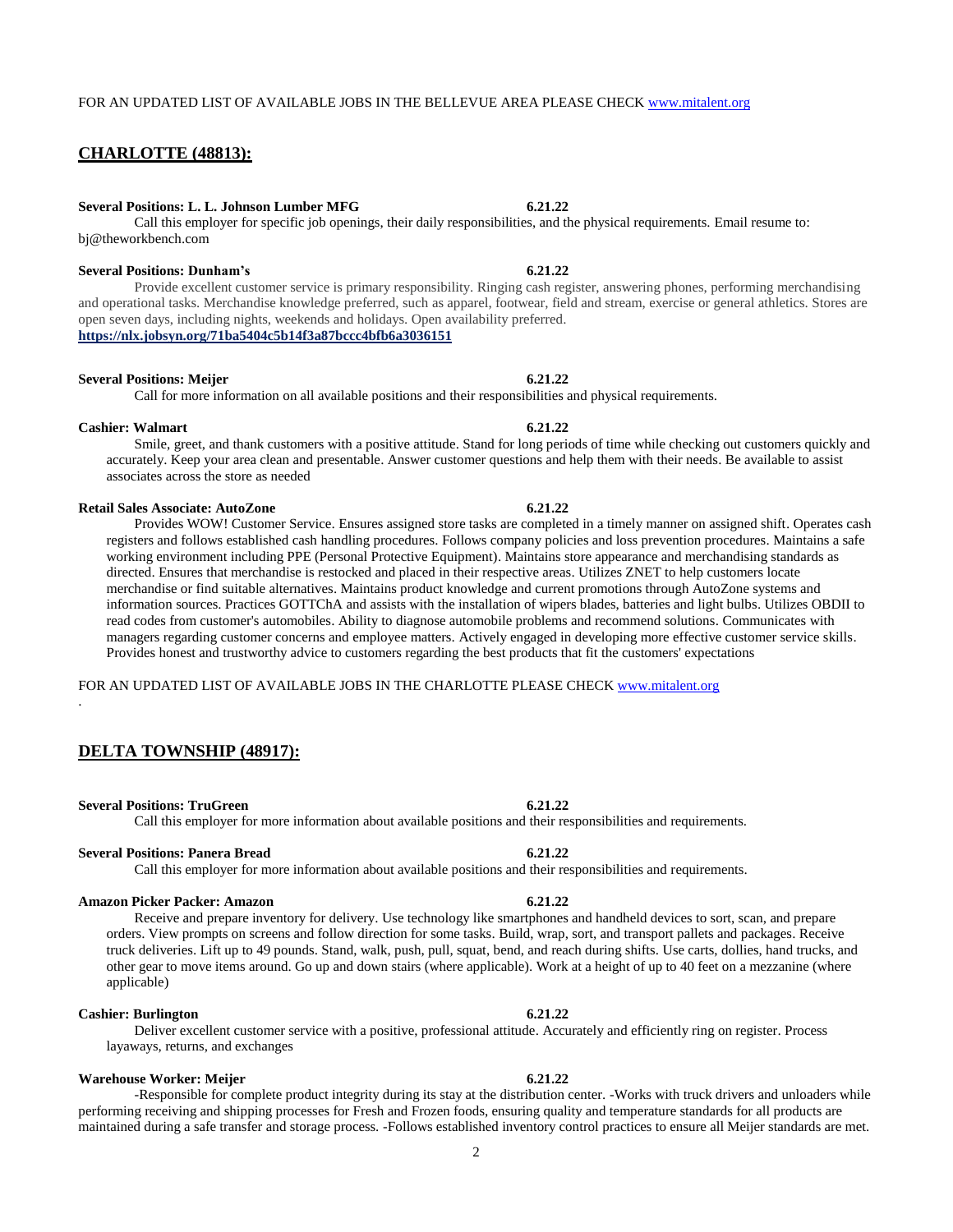-Accurately completes receiving-order-shipping processes. -Ensures building sanitation standards are consistently maintained. -Completes other duties as assigned.

FOR AN UPDATED LIST OF AVAILABLE JOBS IN THE DELTA TOWNSHIP/LANSING AREA PLEASE CHECK [www.mitalent.org](http://www.mitalent.org/)

### **DIMONDALE (48821):**

### **CNA: Dimondale Nursing Care Center 6.21.22**

Call this employer for the list of responsibilities and physical requirements necessary to do this job.

#### **Teller: Union Bank 6.21.22**

Union Bank is seeking a friendly, out-going, sales-oriented individual to join our customer-focused team as a Teller. Qualified candidates will have a minimum of 6 months of previous cash handling, banking and/or customer service experience.

#### **Team Member: Wendys 6.21.22**

Call this employer for the list of responsibilities and physical requirements necessary to do this job.

FOR AN UPDATED LIST OF AVAILABLE JOBS IN THE DIMONDALE AREA PLEASE CHEC[K www.mitalent.org](http://www.mitalent.org/)

### **EATON RAPIDS (48827):**

**Several Positions: TruGreen 6.21.22** 

Call for more information on all available positions and their responsibilities and physical requirements.

#### **Several Positions: SpartanNash 6.21.22**

Call for more information on all available positions and their responsibilities and physical requirements.

#### **Sales Associate: Dollar General 6.21.22**

Provide excellent customer service, greet and assist customers. Operate cash register and scanner to itemize and total customer's purchase, collect payment from customers and make change, bag merchandise, and assist customers with merchandise as necessary. Follow company merchandise processes; unpack, stock, restock, and rotate merchandise on shelves and build merchandise displays. Clean the store, take out trash, dust and mop store floors, clean restroom and receiving room, and help set up sidewalk displays. Frequent and proper lifting of up to 40 pounds; occasional lifting of up to 55 pounds

#### **House Cleaner: Keepin It Clean LLC 6.21.22**

Dusting. Vacuuming. Mopping. Cleaning bathrooms. Cleaning Kitchens. Some drive time. Must have DL and reliable transportation. Background check.

FOR AN UPDATED LIST OF AVAILABLE JOBS IN THE EATON RAPIDS AREA PLEASE CHECK [www.mitalent.org](http://www.mitalent.org/)

#### **GRAND LEDGE (48837):**

#### **Several Positions: TruGreen 6.21.22**

Call for more information on all available positions and their responsibilities and physical requirements.

#### **Several Positions: Meijer 6.21.22**

Call this employer to find out what the positions are, their daily responsibilities, requirements, and physical demands.

#### **Several Positions: Pizza Hut 6.21.22**

Call this employer for the specific job responsibilities, physical demands, and requirements.

#### **Retail Sales Associate: AutoZone 6.21.22**

#### Provides WOW! Customer Service. Ensures assigned store tasks are completed in a timely manner on assigned shift. Operates cash registers and follows established cash handling procedures. Follows company policies and loss prevention procedures. Maintains a safe working environment including PPE (Personal Protective Equipment). Maintains store appearance and merchandising standards as directed. Ensures that merchandise is restocked and placed in their respective areas. Utilizes ZNET to help customers locate merchandise or find suitable alternatives. Maintains product knowledge and current promotions through AutoZone systems and

### 3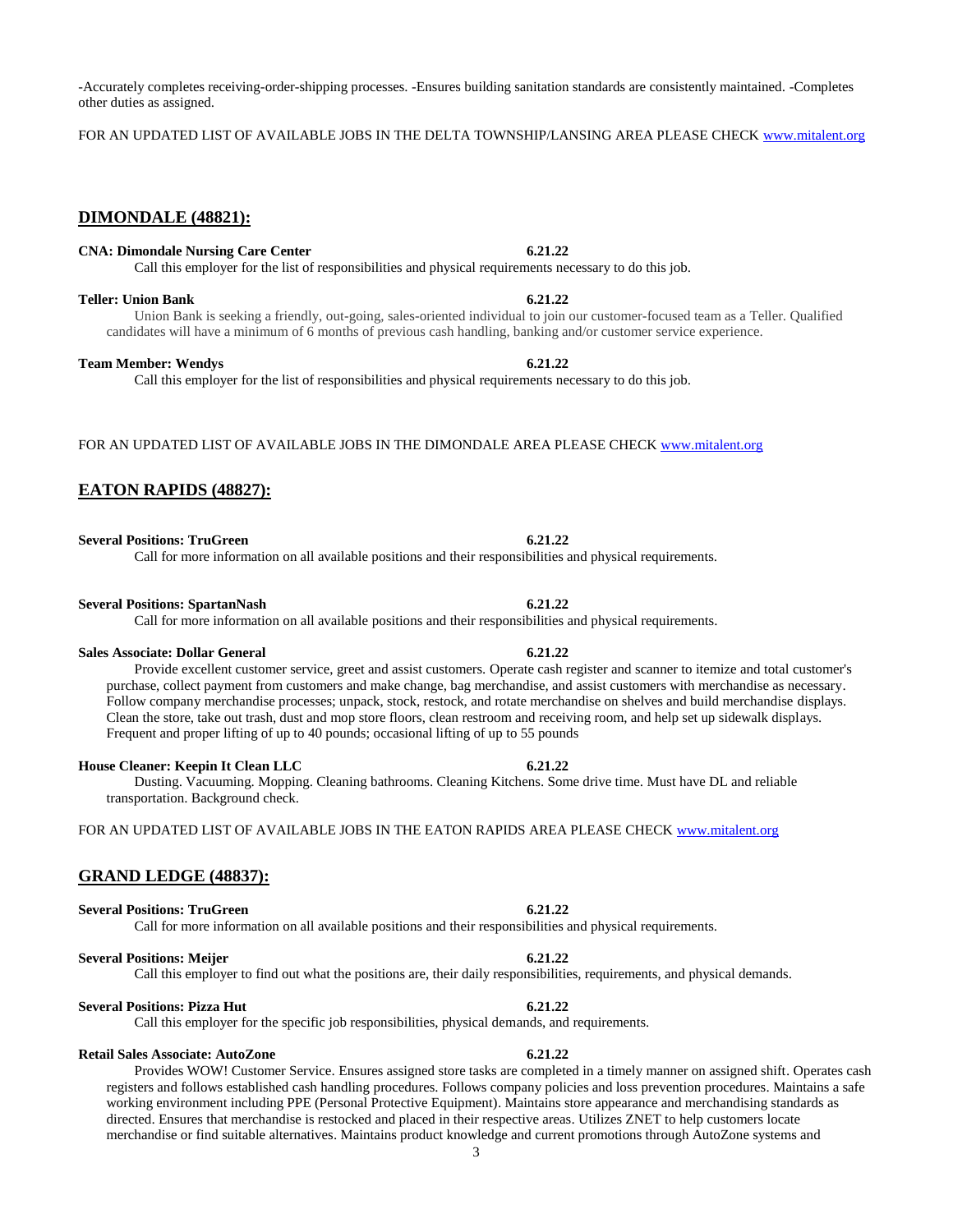information sources. Practices GOTTChA and assists with the installation of wipers blades, batteries and light bulbs. Utilizes OBDII to read codes from customer's automobiles. Ability to diagnose automobile problems and recommend solutions. Communicates with managers regarding customer concerns and employee matters. Actively engaged in developing more effective customer service skills. Provides honest and trustworthy advice to customers regarding the best products that fit the customers' expectations

FOR AN UPDATED LIST OF AVAILABLE JOBS IN THE GRAND LEDGE AREA PLEASE CHECK [www.mitalent.org](http://www.mitalent.org/)

# **NASHVILLE (49073):**

### **Sales Associate: Dollar General 6.21.22**

Provide excellent customer service, greet and assist customers. Operate cash register and scanner to itemize and total customer's purchase, collect payment from customers and make change, bag merchandise, and assist customers with merchandise as necessary. Follow company merchandise processes; unpack, stock, restock, and rotate merchandise on shelves and build merchandise displays. Clean the store, take out trash, dust and mop store floors, clean restroom and receiving room, and help set up sidewalk displays. Frequent and proper lifting of up to 40 pounds; occasional lifting of up to 55 pounds

#### **PT Teller: Highpoint Community Bank 6.21.22**

Greets or acknowledges customers entering our facilities. Provides friendly, efficient, positive service and assistance to customers by serving as a paying and receiving teller, and accepting cash/non-cash transactions. Balances the transactions each business day and provides for the security of assigned cash. Recognizes customers' needs and makes appropriate referrals. Serves organization's customers with care and accuracy in processing a variety of transactions. Receives and processes deposits/withdrawals to and from checking/savings accounts, cashes checks, and makes change for customers. Answers inquiries about customers' depository accounts. Issues negotiable items and accepts coupon payments. Balances assigned cash daily and maintains strict adherence to security procedures and assigned cash limits. Recommends and suggests bank products and services based on customers' needs.

FOR AN UPDATED LIST OF AVAILABLE JOBS IN THE NASHVILLE AREA PLEASE CHEC[K www.mitalent.org](http://www.mitalent.org/)

### **OLIVET (49076)**

#### **Sales Associate: Dollar General 6.21.22**

Provide excellent customer service, greet and assist customers. Operate cash register and scanner to itemize and total customer's purchase, collect payment from customers and make change, bag merchandise, and assist customers with merchandise as necessary. Follow company merchandise processes; unpack, stock, restock, and rotate merchandise on shelves and build merchandise displays. Clean the store, take out trash, dust and mop store floors, clean restroom and receiving room, and help set up sidewalk displays. Frequent and proper lifting of up to 40 pounds; occasional lifting of up to 55 pounds

### PDATED LIST OF AVAILABLE JOBS IN THE OLIVET AREA PLEASE CHECK [www.mitalent.org](http://www.mitalent.org/)

### **POTTERVILLE (48876):**

#### **Several Positions: TruGreen 6.21.22**

#### Call for more information on all available positions and their responsibilities and physical requirements.

### **Sales Associate: Dollar General 6.21.22**

Provide excellent customer service, greet and assist customers. Operate cash register and scanner to itemize and total customer's purchase, collect payment from customers and make change, bag merchandise, and assist customers with merchandise as necessary. Follow company merchandise processes; unpack, stock, restock, and rotate merchandise on shelves and build merchandise displays. Clean the store, take out trash, dust and mop store floors, clean restroom and receiving room, and help set up sidewalk displays. Frequent and proper lifting of up to 40 pounds; occasional lifting of up to 55 pounds

#### **Warehouse: FHI Works 6.21.22**

Call for more information on all available positions and their responsibilities and physical requirements.

#### FOR AN UPDATED LIST OF AVAILABLE JOBS IN THE POTTERVILLE AREA PLEASE CHECK [www.mitalent.org](http://www.mitalent.org/)